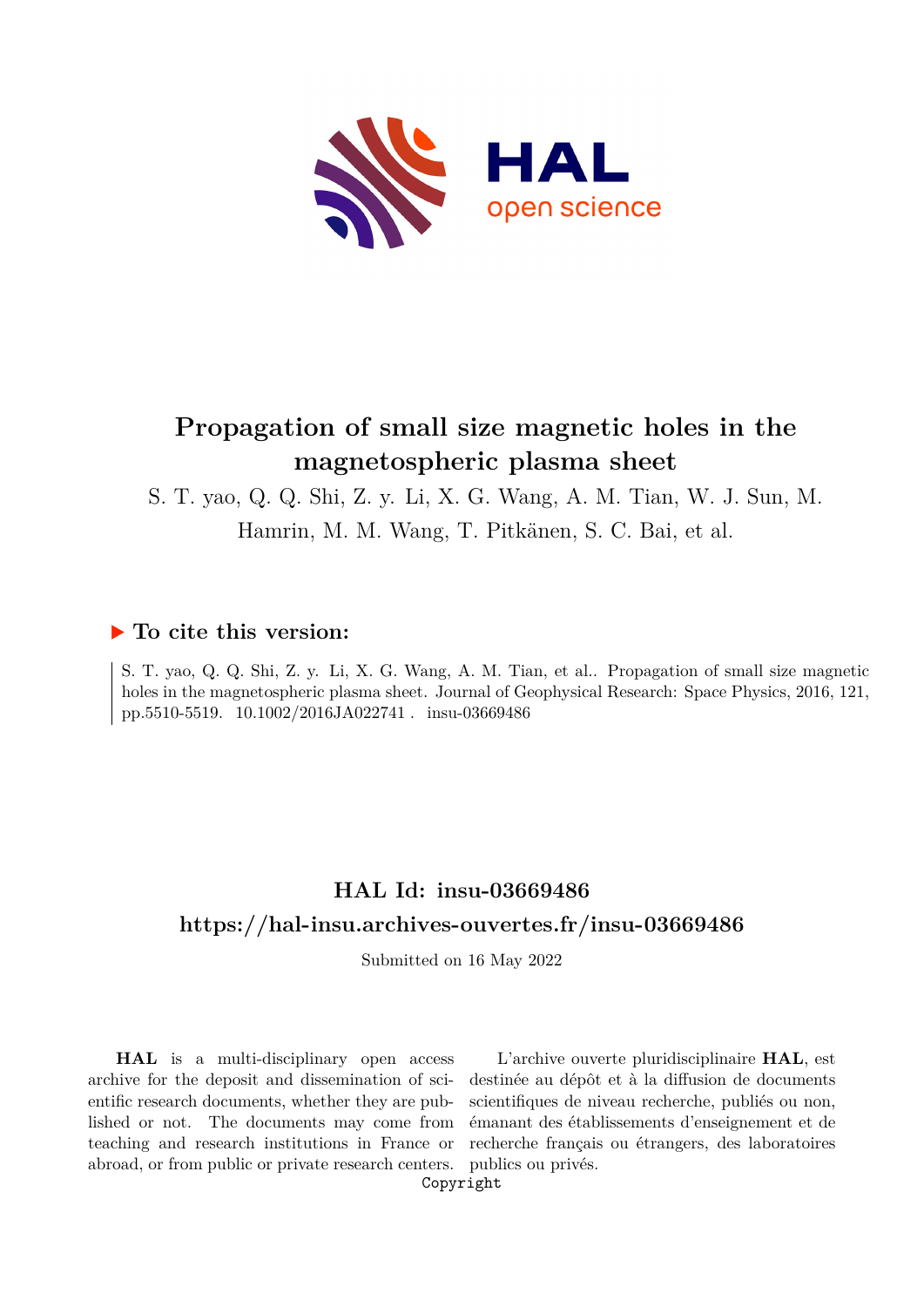# **@AGU[PUBLICATIONS](http://publications.agu.org/journals/)**

## [Journal of Geophysical Research: Space Physics](http://onlinelibrary.wiley.com/journal/10.1002/(ISSN)2169-9402)

## RESEARCH ARTICLE

[10.1002/2016JA022741](http://dx.doi.org/10.1002/2016JA022741)

#### Key Points:

- The velocity of small size magnetic holes in the plasma flow is calculated
- The results show that they are propagating in the plasma flow
- The structure velocity agrees with the electron soliton velocity

Correspondence to:

Q. Q. Shi and A. M. Tian, sqq@sdu.edu.cn; Tianam@sdu.edu.cn

#### Citation:

Yao, S. T., et al. (2016), Propagation of small size magnetic holes in the magnetospheric plasma sheet, J. Geophys. Res. Space Physics, 121, 5510–5519, doi:10.1002/2016JA022741.

Received 25 MAR 2016 Accepted 3 JUN 2016 Accepted article online 7 JUN 2016 Published online 30 JUN 2016

# Propagation of small size magnetic holes<br>in the magnetospheric plasma sheet

s. T. Yao<sup>1</sup>, Q. Q. Shi<sup>1</sup>, Z. Y. Li<sup>2</sup>, X. G. Wang<sup>3</sup>, A. M. Tian<sup>1</sup>, W. J. Sun<sup>4</sup>, M. Hamrin<sup>5</sup>, M. M. Wang<sup>1</sup>, T. Pitkänen $^5$ , S. C. Bai $^1$ , X. C. Shen $^1$ , X. F. Ji $^2$ , D. Pokhotelov $^6$ , Z. H. Yao $^6$ , T. Xiao $^1$ , Z. Y. Pu $^4$ , S. Y. Fu $^4$ , Q. G. Zong<sup>4</sup>, A. De Spiegeleer<sup>5</sup>, W. Liu<sup>7</sup>, H. Zhang<sup>8,9</sup>, and H. Rème<sup>10,11</sup>

**JGR** 

<sup>1</sup>Shandong Provincial Key Laboratory of Optical Astronomy and Solar-Terrestrial Environment, Institute of Space Sciences, Shandong University, Weihai, China, <sup>2</sup>State Key Laboratory of Nuclear Physics and Technology, School of Physics, Peking University, Beijing, China, <sup>3</sup>Department of Physics, Harbin Institute of Technology, Harbin, China, <sup>4</sup>School of Earth and Space Sciences, Peking University, Beijing, China, <sup>5</sup>Department of Physics, Umeå University, Umeå, Sweden, <sup>6</sup>Mullard Space Science Laboratory, University College London, London, UK, <sup>7</sup>School of Space and Environment, Beihang University, Beijing, China, <sup>8</sup>Key Laboratory of Earth and Planetary Physics, Institute of Geology and Geophysics, Chinese Academy of Sciences, Beijing, China, <sup>9</sup>Beijing National Observatory of Space Environment, Institute of Geology and Geophysics, Chinese Academy of Sciences, Beijing, China, 10University of Toulouse, UPS-OMP, IRAP, Toulouse, France, 11CNRS, IRAP, Toulouse, France

**Abstract** Magnetic holes (MHs), characteristic structures where the magnetic field magnitude decreases significantly, have been frequently observed in space plasmas. Particularly, small size magnetic holes (SSMHs) which the scale is less than or close to the proton gyroradius are recently detected in the magnetospheric plasma sheet. In this study of Cluster observations, by the timing method, the minimum directional difference (MDD) method, and the spatiotemporal difference (STD) method, we obtain the propagation velocity of SSMHs in the plasma flow frame. Furthermore, based on electron magnetohydrodynamics (EMHD) theory we calculate the velocity, width, and depth of the electron solitary wave and compare it to SSMH observations. The result shows a good accord between the theory and the observation.

### 1. Introduction

Magnetic holes (MHs), structures of a significant magnetic field magnitude decrease, have been widely observed in space plasmas [e.g., Turner et al., 1977; Winterhalter et al., 1994; Tsurutani et al., 2009; Shi et al., 2009a; Xiao et al., 2010; Sun et al., 2012]. Previous studies have associated MHs, detected in the solar wind and in the planetary magnetosheath/cusp, with mirror instabilities [e.g., Kaufmann et al., 1970; Tsurutani et al., 1982; Southwood and Kivelson, 1993; Fazakerley and Southwood, 1994; Chisham et al., 1999; Horbury et al., 2004; Joy et al., 2006; Zhang et al., 2008, 2009; Shi et al., 2009a; Xiao et al., 2010, 2011, 2014]. However, there are still several candidates for MHs formation, such as soliton waves [Baumgärtel, 1999; Stasiewicz, 2004] and sheet-like equilibrium structures [Burlaga and Lemaire, 1978]. The wide scale range of MHs, from several to thousands of ion gyroradius, accompanied by different background plasma features, strongly indicates that the structures are formed by various mechanisms; and thus, alternative approaches are required [Tsurutani et al., 2011].

Small size magnetic holes (SSMHs), also in the name of "subproton-scale magnetic holes" [Sundberg et al., 2015] are structures with a scale less than, or close to, the proton gyroradius. In recent years, this kind of structures has been frequently observed by the Time History of Events and Macroscale Interactions during Substorms and the Cluster satellites in the magnetospheric plasma sheet [Ge et al., 2011; Sun et al., 2012]. SSMHs reported by Ge et al. [2011] were found to be quite different from those reported by Sun et al. [2012]. The former were detected in a perturbed magnetotail, and the latter were more frequently observed in a quiet magnetotail. The tearing structure was suggested by Balikhin et al. [2012] to account for the observation of Ge et al. [2011], and the electron solitary wave [Ji et al., 2014] was proposed for the mechanism of SSMHs observed by Sun et al. [2012]. By including the anisotropy of the electron pressure tensor to take the Biermann battery effect into account [Biermann, 1950], a Korteweg-deVries equation in modified electron magnetohydrodynamics (EMHD) was developed to obtain the solution of the one-dimensional (1-D) slow-mode soliton [Ji et al., 2014]. The solution showed a good agreement with the observation of Sun et al. [2012]. Sundberg et al. [2015] further discussed various possible generation mechanisms of SSMHs in the plasma sheet, including ion or electron mirror modes and field-swelling instabilities [e.g., Basu and

©2016. American Geophysical Union. All Rights Reserved.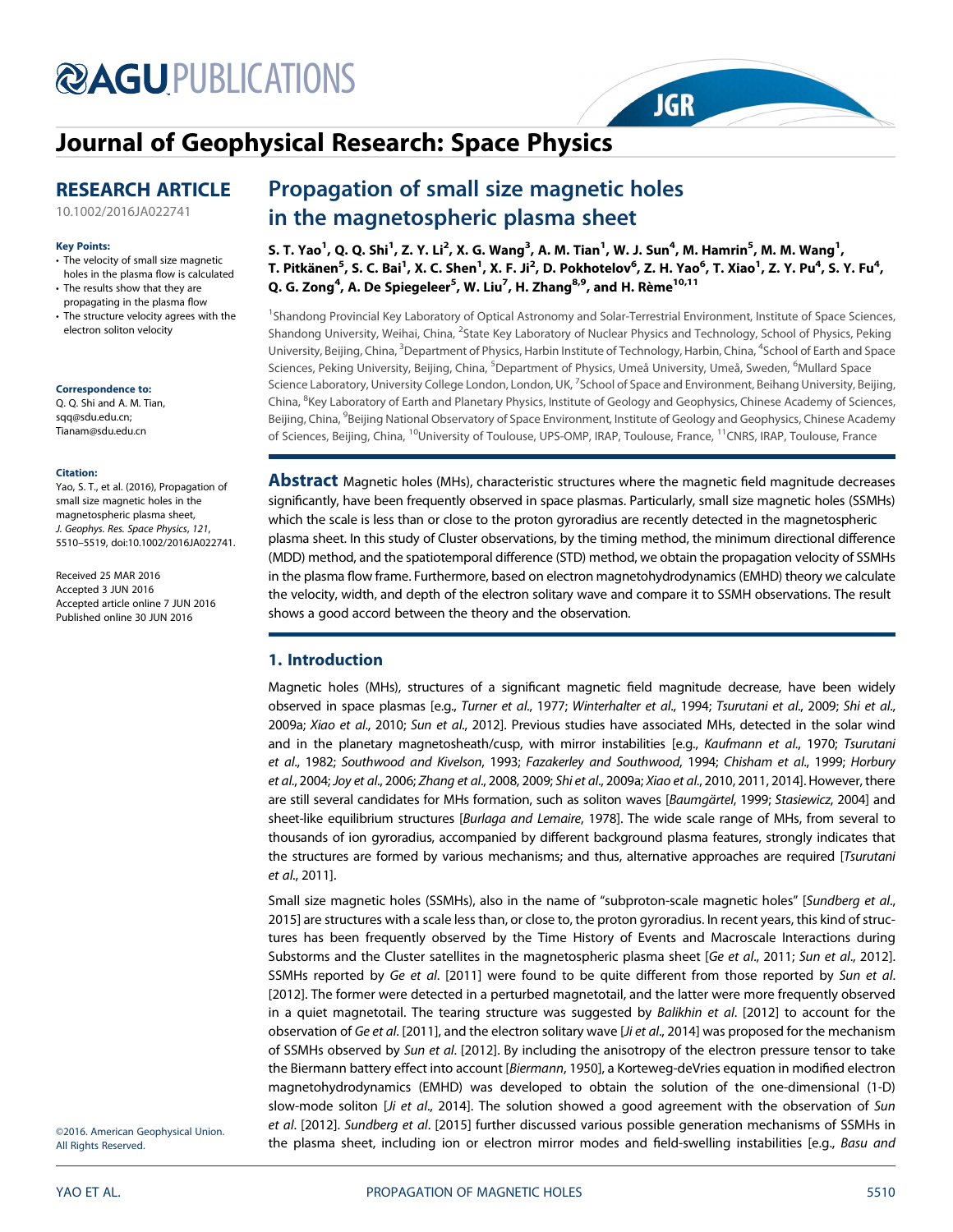Coppi, 1982; Gary and Karimabadi, 2006; Pokhotelov et al., 2013], tearing modes [Balikhin et al., 2012], electron vortices [Haynes et al., 2015], and solitary waves [e.g., Baumgärtel, 1999; Stasiewicz et al., 2003; Stasiewicz, 2004; Ji et al., 2014], and suggested the tearing mode, the electron vortex, and the solitary waves were candidates for the SSMHs formation in the plasma sheet.

In this article, we further report observations of a series of SSMHs propagating in the plasma sheet. The timing method [Russell et al., 1983], the minimum directional difference (MDD) method [Shi et al., 2005], and the spatiotemporal difference (STD) method [Shi et al., 2006] are used to calculate the velocity of SSMHs. Also, based on the EMHD model of Ji et al. [2014], we calculate the velocity of the 1-D slow-mode electron solitary wave and compare it with the velocity of SSMHs in the plasma sheet. The layout of the paper is as follows. We first introduce the data set and analysis methods in section 2 and then calculate the velocity of SSMHs with the different methods in section 3. A comparison between the theory and the SSMHs velocity data in the plasma sheet is shown in section 4. The paper is summarized then in section 5.

#### 2. Data Analysis and Methods

#### 2.1. Event Selection

We use the Fluxgate Magnetometer (FGM) [Balogh et al., 2001] instrument on board all four Cluster spacecraft to obtain high-resolution magnetic field data (5 samples per second). We also use the Hot Ion Analyzer (HIA) of the Cluster Ion Spectrometry (CIS) instrument [Rème et al., 2001] on board Cluster C1 to obtain velocity data of a 4s resolution, and the Plasma Electron and Current Experiment (PEACE) [Johnstone et al., 1997] instrument on board Cluster C1–C4 to obtain electron density data (0.25 samples per second).

All SSMHs studied herein are selected from Sun et al. [2012] of 72 events observed by Cluster and identified in the procedure of Zhang et al. [2008] with  $B_{\text{min}}/B \le 0.75$ ,  $\omega \le 15^{\circ}$ , where  $B_{\text{min}}$  and B are, respectively, the minimum and average magnetic field magnitudes within a sliding window of 300 s, and  $\omega$  is the angle between the starting and ending vectors closest to the two MH boundaries, indicating the direction change of the magnetic field over the event. Here the boundary is considered as the edge where magnetic field intensity begins to decrease to  $(B - \delta)$  ( $\delta$  is the standard deviation of magnetic field in the 300 s window). The 72 events can be sorted into two classes [Ji, 2015]. The criteria for class I are the following: (1) the structure is detected by at least three satellites, and (2) at least three spacecraft are in the plane perpendicular to the magnetic field maximum variation direction. In the 72 events, 39 satisfy the above criteria. The other 33 events are then sorted as class II. The class I MHs can further sorted into two groups: 1-D structures (16 events) and other structures (23 events). The identification of 1-D structures can be described as follows: (1) all four Cluster spacecraft (C1–C4) must detect a magnetic field dip; (2) for such a structure, if  $(b_{\text{max}} - b_{\text{min}})/b_{\text{max}} \le 30\%$ , it is then considered as 1-D, where  $b_{\text{max}}$  and  $b_{\text{min}}$  are, respectively, the maximum and minimum among the individual minimum magnetic field reading of each Cluster spacecraft. It is well known that the timing method (introduced in section 2.2) works well for 1-D structures. However, the accuracy of the results strongly depends on the profile of the observed magnetic field [Russell et al., 1983]. Thus, the identification of 1-D structures should be done more carefully. The ideal situation is that the 1-D MH magnetic field signatures have the same shape and depth for all four spacecraft, showing clear boundaries (observed by the four spacecraft at respective moments). With this requirement, ten 1-D events (from July 2003 to October 2003, observed in the nightside central plasma sheet) are selected and then investigated in detail in this article. The process of event selection is shown in Figure 1.

#### 2.2. Timing Method

The timing method [see Russell et al., 1983; Paschmann et al., 1998] has a wide applicability in practice. It has been used to determine the normal direction and velocity of the bow shock and interplanetary shocks [e.g., Russell et al., 1983; Schwartz, 1998]. The Cluster mission makes it possible to determine the normal direction and velocity of the boundary of MHs where sharp changes in the magnitude of the magnetic field are observed. Knetter et al. [2004] investigated discontinuities in the solar wind by using multipoint Cluster data. A useful method for determining the error of the timing method was also presented in Knetter et al. [2004] and Knetter [2005]. In this study, a similar method is used to calculate the velocity and normal direction of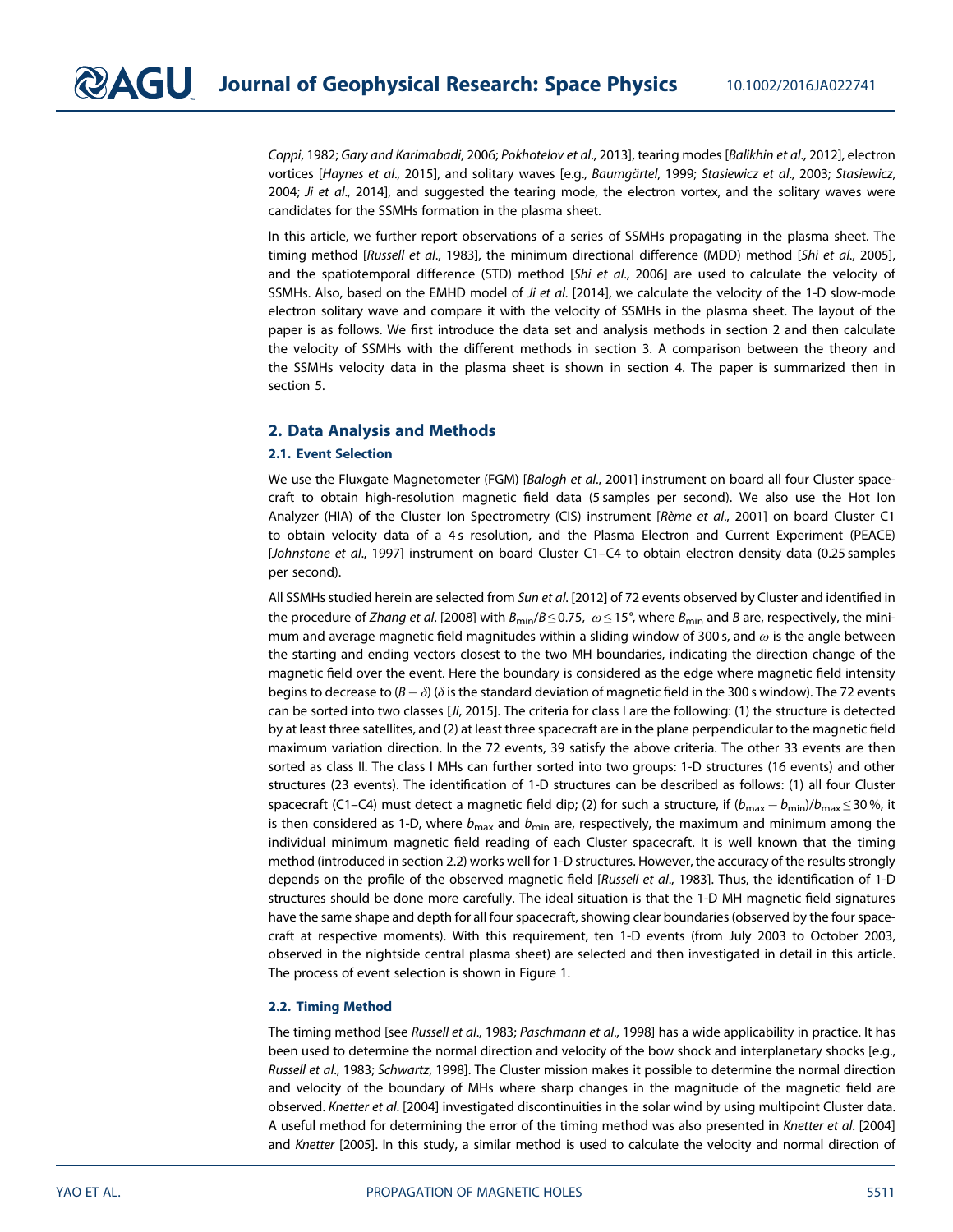

Figure 1. Selection process for events observed in 2003. Six examples are plotted, with the black, red, green, and blue curves for magnetic field magnitudes observed by four Cluster spacecraft, respectively.

the boundary of MHs from Cluster magnetic field measurements. The basic equation of timing analysis is as follows:

$$
U(t_i - t_j) = (\mathbf{r_i} - \mathbf{r_j}) \cdot \mathbf{n}.
$$
 (1)

Here **n** and  $U$  are the unit normal vector of the MH boundary and the velocity along the normal direction, respectively. And  $|\mathbf{r}_i - \mathbf{r}_i|$  is the distance between two spacecraft (*i* and *j*) observing the same boundary of an MH (other parameters, e.g., density, temperature, flux etc. can also be used), as seen in the magnetic field data in this article. If a structure first encounters C1, and then C2–C4, we consider C1 as the reference satellite, and then the interspacecraft distance  $|\mathbf{r}_1 - \mathbf{r}_i|$  and the corresponding time interval  $\Delta t = t_1 - t_i$  between C1 and the other three spacecraft can be obtained. By solving the system of equation (1) for all four spacecraft pairs, we obtain  $U$  and **n**. The uncertainty of  $U$  comes from errors in time delays and distances between different spacecraft pairs. Since the position has much higher precision, the uncertainty in the relative timing is thus the main error source. An empirical range of the timing error,  $\delta t = 0.1\Delta t$ , was used in Knetter et al. [2004]. Different shapes of the magnetic field magnitude curves can also contribute uncertainty to the results. One can define an interval [Δt-δt, Δt+δt] and mark 11 equidistant samples in it [Knetter, 2005]. Therefore  $\Delta t$  is extended to a vector, e.g.,  $\left[\Delta t-\delta t,\ \ \Delta t-\frac{4}{5}\delta t,\ \ \Delta t-\frac{3}{5}\delta t,\ \ \Delta t-\frac{2}{5}\delta t,\ \ \Delta t-\frac{1}{5}\delta t,\ \Delta t+\frac{1}{5}\delta t,\ \Delta t+\frac{2}{5}\delta t,\ \Delta t-\frac{2}{5}\delta t+\frac{1}{5}\delta t+\frac{1}{5}\delta t\right]$  $\Delta t+\frac{2}{5}\delta t$ ,  $\Delta t+\frac{4}{5}\delta t$ ,  $\Delta t+\delta t]$ . As four spacecraft (three spacecraft pairs) determine three relative time intervals, a total of 11<sup>3</sup> combinations of time intervals can be produced. By solving the set of equation (1), 11<sup>3</sup> velocities and normal directions can be obtained. According to the result, the mean propagation velocity and normal direction can be calculated and the standard deviations are regarded as the uncertainty of the timing velocity. An explicit example is shown in subsection 3.1.

#### 2.3. Time-Varying Dimensionality and Velocity Determination Methods: MDD and STD

The minimum directional derivative (MDD) method [Shi et al., 2005] has been widely used to determine the structural dimensionality and the principal directions by calculating the eigenvalues and eigenvectors of  $L = \left(\nabla \overrightarrow{B}\right)$  $\left(\nabla \vec{B}\right)^T$ , where T denotes transpose by using multipoint data [e.g., Shi et al., 2009a, 2009b, 2013; Denton et al., 2010, 2012; Sun et al., 2010; Wendel and Adrian, 2013]. This method provides three normal orientations, respectively, corresponding to the direction of maximum, minimum, and intermediate magnetic field variations. Previous studies show that this method is effective and useful for obtaining the normal axis orientation of 1-D structures such as discontinuities or determining the invariant directions for 2-D structures such as flux tubes [Shi et al., 2005]. One of the notable points is that the method calculates the direction temporally and makes it possible to study the evolution of the principal direction.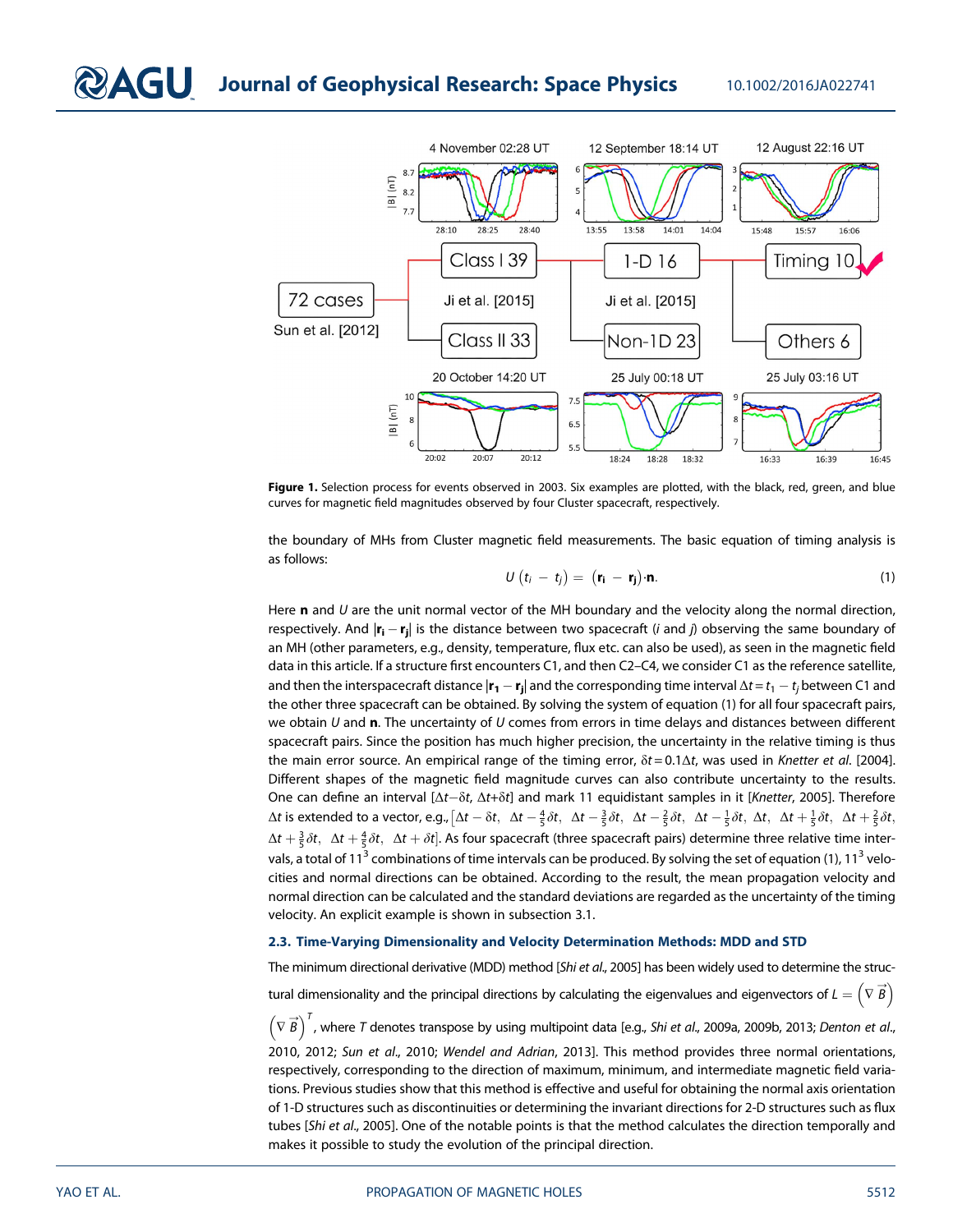Furthermore, with the spatial-temporal difference (STD) method [Shi et al., 2006] one can calculate the velocity of quasi-stationary structures from multipoint data measurements of the magnetic field temporally

by solving the equation of $\frac{\partial \vec{B}}{\partial t}+\vec{V}\cdot\nabla\overrightarrow{B}=0$ , where  $\vec{V}$  is the velocity of the structure in the satellite reference frame,

 $\stackrel{\rightarrow}{B}$  is the magnetic field, and  $t$  is the time. The solution is obtained and projected onto the maximum and intermediate directions from the MDD method. Therefore, a velocity vector in the maximum and intermediate directions can be obtained. The advantage of the STD method is that, whatever the dimensionality of the structure is, the velocity can be calculated directly. Similar to the MDD method, the temporal variation of the velocity can be studied with the STD method due to the relative motion of the structures with respect to the spacecraft.

#### 3. Propagating Properties of SSMHs

In section 3, the velocity vectors of the selected SSMHs are calculated by the timing method. Since this method can only be applied to 1-D structures, the MDD method is used to examine the dimensionality of the SSMHs. Thereafter, the normal direction and the velocity of the SSMHs are obtained again by the MDD and STD methods, respectively. We compare the results from the timing, and the MDD and STD methods at the end of this section.

#### 3.1. Timing Analysis

We first calculate the timing velocity for the selected SSMHs in the satellite frame and in the plasma flow frame, respectively. The velocity in the plasma flow frame,  $U_{\text{p}}$ , is obtained by

$$
U_{\rm p} = U - \vec{V} \cdot \vec{n} \tag{2}
$$

Here U is the timing velocity obtained by equation (1) from magnetic field data, and  $\vec{\mathsf{v}}$  is the background plasma flow velocity obtained as a 1 min average from CIS-HIA ion moments. The GSE coordinate system is used. If the error bar of the resulting  $U_{\rm p}$  crosses zero, we consider this event to be "frozen" in the plasma flow since it is very likely that  $U_p = 0$ . And in the other case, if  $U_p$  is far from zero, we conclude that the MH is propagating relative to the plasma flow. On the basis of equation (2), we provide a comprehensive uncertainty analysis. The uncertainty of  $U_\mathsf{p}$  comes from  $U_\mathsf{r}$   $\overrightarrow{\mathsf{V}}$ , and  $\overrightarrow{\mathsf{n}}$ . We consider a CIS-HIA instrument uncertainty of 10% in the magnitude of  $\stackrel{\rightharpoonup }{ \mathsf{v}}$  and 5° in the velocity direction [*Rème et al.,* 2001]. Using these estimates we can

calculate the resulting uncertainty in calculating  $U_{\text{p}}$ .

Figure 2 shows an explicit example of the timing calculations for one of the 10 selected 1-D SSMHs, with Figures 2a and 2e for a significant drop in the magnetic field magnitude from about 3.0 nT to 0.5 nT (in about 10 s for the leading boundary). Figures 2a–2d are for the leading boundary, and Figures 2e–2h are for the trailing. The four horizontal lines represent four different selected cuts chosen to calculate the timing velocity. Namely, we calculate the timing velocity at those four different positions. In Figure 2b, the average velocity of the leading boundary in the satellite frame is 66.6 km/s and the average standard deviation is  $\sigma$  = 3.8 km/s, where the averages are taken over U1–U4 and  $\sigma$ 1– $\sigma$ 4, respectively. From Figures 2c and 2d, we can see that the mean velocity of the leading boundary in the plasma flow frame is  $U_{\rm p}$  = (30.9 ± 5.2) km/s along the normal  $\overrightarrow{\mathbf{n}}$  = (0.08,  $-$  0.65,  $-$  0.75). The average background plasma flow velocity in GSE is (22, 0.5,  $-$  46) km/s during the time interval 22:14:48 to 22:15:48. Figures 2e–2h are for the trailing boundary. In the plasma flow frame of trailing boundary, propagation speed is (39.2 ± 5.5) km/s along the normal  $\vec{\textbf{n}}$  = (0.06,  $-0.76$ ,  $-0.65)$  with an uncertainty of 6°. To ensure the reliability, different components and resolutions of magnetic field data are used in calculating the timing velocity. The results show a good agreement with that in Figure 2. The velocity in the plasma frame is nonzero, clearly demonstrating a structure propagation in the plasma flow frame. Also, among the 10 events well suited for the timing method, there are 8 such SSMHs propagation events. And a statistical work is shown as follows in subsection 3.3 and section 4 with the possible mechanism is discussed.

#### 3.2. MDD and STD Analysis

The MDD and STD methods are also used to calculate the timing velocity and the normal in this study. As we mentioned, the MDD method can analyze the dimensionality character of observed structures. The technique provides three directions of maximum, minimum, and intermediate variations in the magnetic field. With the STD method the velocity of the observed structure can be calculated. Using the MDD and STD methods on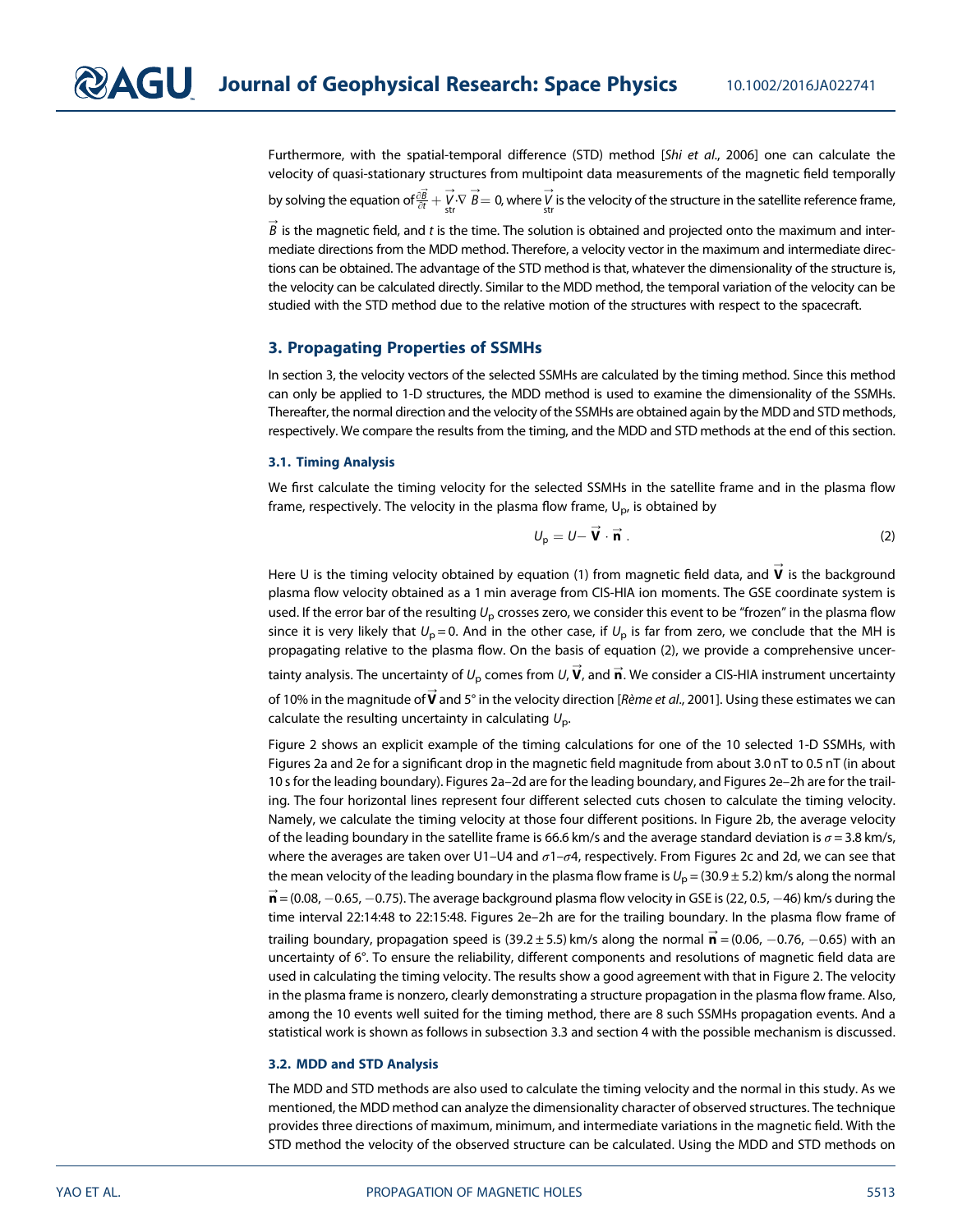

Figure 2. Timing analysis for a representative event: The timing analysis results for the (a-d) leading and (e-h) trailing boundaries, respectively. The horizontal color lines in Figures 2a and 2e are for the moments when the four spacecraft cross the event, corresponding to the histogram of the same color in Figures 2b–2d and 2f-2h. The magnetic field in GSE coordinates (Figures 2a and 2e). Histograms of the velocities in the satellite frame, with U1-U4 are the average velocities and  $\sigma$ 1- $\sigma$ 4 are their standard deviations (Figures 2b and 2f). The vertical axis is the percentage of all the 11<sup>3</sup> values in each bin for one calculation. Histograms of the velocities in the plasma flow frame (Figures 2c and 2g). Histograms of angles between any two normal vectors (Figures 2d and 2h).

the example in Figure 2, we obtain results shown in Figure 3. For the dimensionality, the MDD method suggests that a structure can be considered quasi-1D if  $\lambda_1 >> \lambda_2$  and  $\lambda_3$ , where  $\lambda_1$  is the eigenvalue for the direction of maximum variation of the magnetic field and therefore also the normal of the MH boundary. For the leading boundary from 22:15:51 to 22:15:56, the blue region in Figure 3, we find that  $\lambda_1>>\lambda_2$  and  $\lambda_3$  with an average ratio of  $\lambda_1$ ,  $\lambda_2$ , and  $\lambda_3$  as 84:13:1. Similarly, the average ratio of the three eigenvalues for



**Figure 3.** (a) Cluster (C1–C4) observations of the magnetic field in GSE coordinates; (b) eigenvalues  $\lambda_1$ ,  $\lambda_2$ , and  $\lambda_3$ ; (c) the maximum derivative direction of the magnetic field calculated at every moment; and (d) velocities along the maximum direction calculated at every moment. The data in the blue and yellow regions are used to calculate the average  $\lambda$ ,  $n_1$ , and velocities of the leading and trailing boundaries, respectively.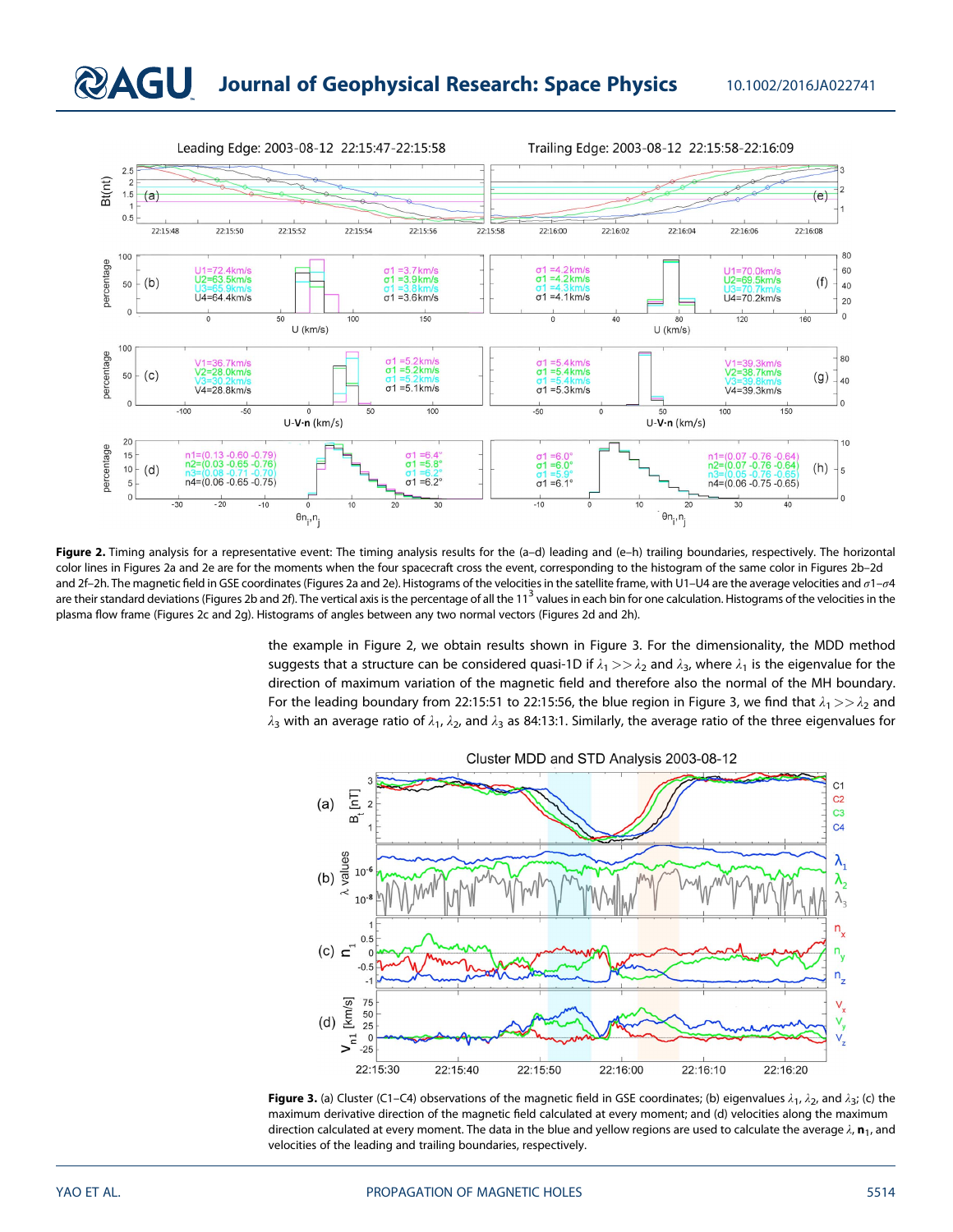

Figure 4. Timing, MDD, and STD analysis results with azure squares and black asterisks corresponding to the timing and MDD + STD analysis, respectively. The results in the (a) GSE XY and (b) GSE XZ planes, with the radius for the velocity magnitude and the positioning angles for the velocity direction. Error bars are from the timing analysis. Three events have a small deviation are marked as "1, 2, and 3". To make the blue error bars clearer, they are shown 5 times of the real values.

the trailing boundary (the yellow region) is 96:6:1. Thus, this event can be regarded as a quasi-1D structure with the validity of the timing method.

Figures 3c and 3d show the maximum variation direction  $n_1$  and the structure velocity along  $n_1$ . The mean direction and velocity of leading and trailing boundaries over these periods are  $n_1 = (0.07, -0.62, -0.78)$ ,  $U_1$  = 61.2 km/s,  $\mathbf{n}_T$  = (0.09, -0.77, -0.63), and  $U_T$  = 57.2 km/s, respectively. The results show a good agreement with the timing results above. We also project the leading boundary velocity vector (obtained from the MDD and STD methods) onto the trailing boundary velocity vector and find the difference between the two is less than 5 km/s. Thus, the event in Figure 3 can be considered a "stable" structure as defined in Xiao et al. [2015].

By combining the results of the MDD and STD methods with the background plasma flow used for the timing results, we obtain the propagating velocity in the plasma flow for the example event, 30.3 km/s and 34.3 km/s of the leading and trailing boundaries, respectively.

#### 3.3. Statistical Results

In Figure 4 the velocity magnitude and direction in the spacecraft reference frame in the GSE-XY and GSE-XZ planes are shown by the timing, MDD, and STD analysis for the 10 quasi-1D events. We find that the timing analysis accord well with the MDD and STD results in the GSE-XY plane with the difference between the obtained normal directions is less than 5°. Also in the GSE-XZ plane, most results agree well with each other, except for three events where the normal directions have a small deviation (mark as "1, 2, and 3") of  $\langle 7^{\circ}$ . Therefore, the timing analysis is in agreement with the MDD and STD results for the majority of the events. In addition, we find that the events have a propagation velocity toward to the Earth in the spacecraft reference frame. This will be a topic of future studies.

### 4. Possible Mechanisms

Tsurutani et al. [2011] suggested alternative approaches rather than the mirror mode for the generation mechanism of magnetic dips. Indeed, for the 1-D events investigated in this study, we find them in a mirror stable environment [Sun et al., 2012]. We also check the spatial scale of the events by multiplying the observed duration and the timing velocity. We find that the scale size of these magnetic holes is less than or close to the proton Larmor radii ( $\rho_i$ ) (from 0.3  $\rho_i$  to 1.5  $\rho_i$ ). The physical mechanism of the mirror-mode instability is based on the adiabatic reflection of particles in a temporally varied nonuniform magnetic field background; and thus, the scale of the unstable mirror mode should substantially exceed the ion gyroradius. Therefore, it is not appropriate for explaining small-scale structures. For 2-D SSMHs, their formation is primarily associated with other mechanisms, such as electron vortices [Haynes et al., 2015]. In addition, a tearing mode mechanism has been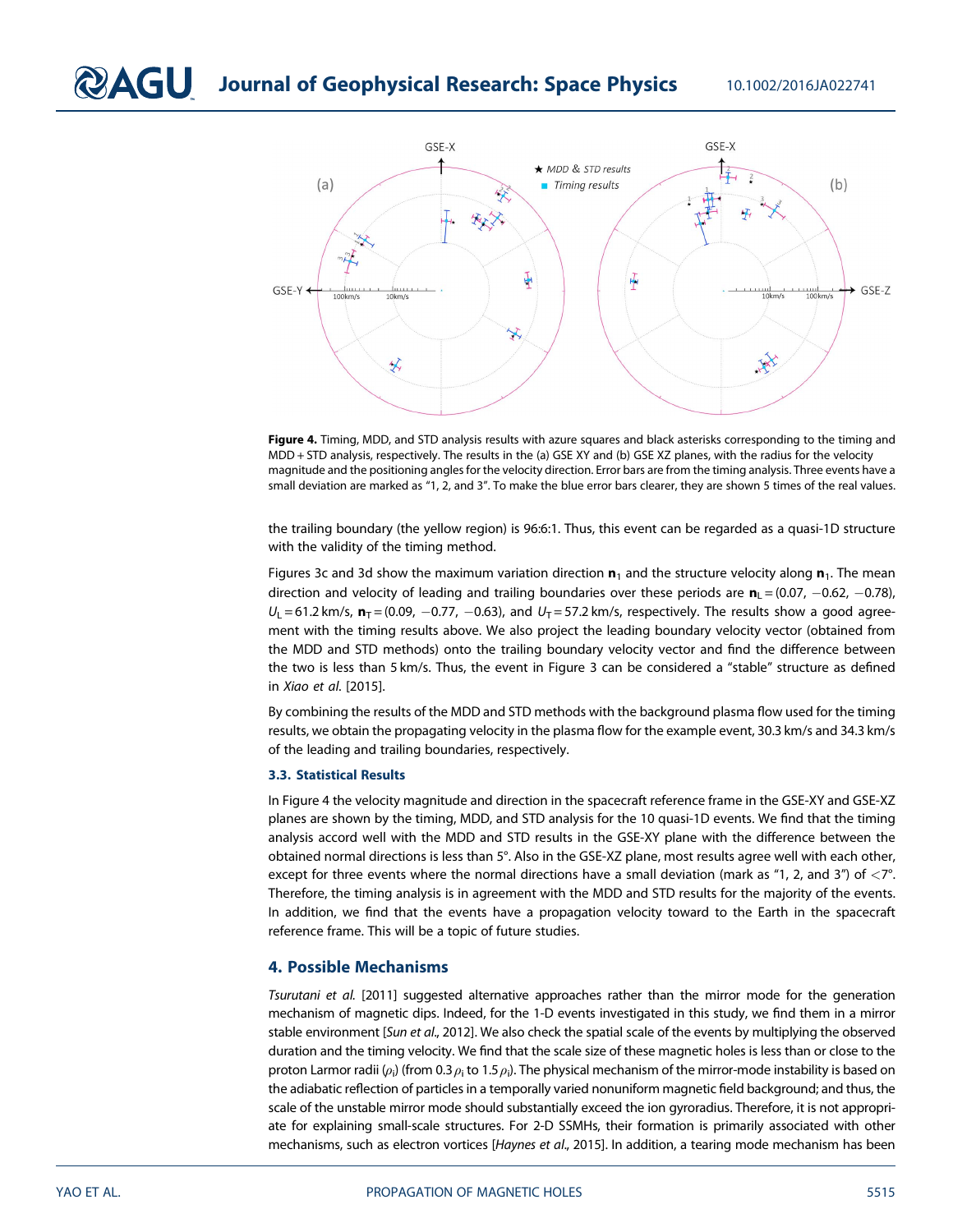

used to explain the events observed in an active magnetotail. Balikhin et al. [2012] have suggested that in an active magnetotail a localized region of the cross-tail current sheet could become unstable and exciting tearing mode instability, which could explain the events reported by Ge et al. [2011]. However, the events studied in the present study were measured during quiet geomagnetic conditions. Hence, the tearing mode does not adapt to explain these observations. On the other hand, nonlinear kinetic Alfvén waves (KAW) can also produce substantial localized magnetic disturbances with a transverse scale of the ion gyroradius. However, comparing the local Alfvén speed with the MH propagation velocity in the events studied, we find an order of magnitude difference between them. Particularly, for the typical KAW with a significant  $k_{\text{perp}}$  (the transverse scale) effect, e.g., a parallel phase velocity about 50% higher than the local Alfvén speed [Baumjohann and Treumann, 1996], the KAW phase velocities are 12–23 times higher than the propagating velocity of MHs. Furthermore, it is found that the magnetic field perturbations of these MHs are in the direction parallel, not transverse, to the background magnetic field  $(B_{\text{bg}})$  and propagate perpendicularly to  $B_{bg}$ . Take the case in Figure 1, for example, the angle between the total magnetic field perturbation (~80% of  $B_{\text{bg}}$ ) and  $B_{\text{bg}}$  is about 170°, and the angle between the propagating velocities and  $B_{ba}$ is about 99°. These features are inconsistent with the nonlinear KAW.

Also, the slow-mode electron solitary wave can be considered a possible candidate for the generation of 1-D SSMHs. Based on Ji et al. [2014], we use Cluster PEACE data to estimate the velocity of SSMHs by the solitary

Figure 5. (a) Electron solitary wave velocity in EMHD model versus SSMHs propagating velocity calculated in the background plasma flow frame. The horizontal axis denotes the timing/MDD + STD velocity in the plasma flow frame, while the vertical axis represents the electron solitary wave velocity by the theoretical model with its typical parameters from data average. (b) The observed size of MHs in comparison with calculated soliton widths. (c) The observed depth of MHs in comparison with calculated values. The equality line is marked by the dash-dotted line, and three off fit events are marked as 1, 2, and 3.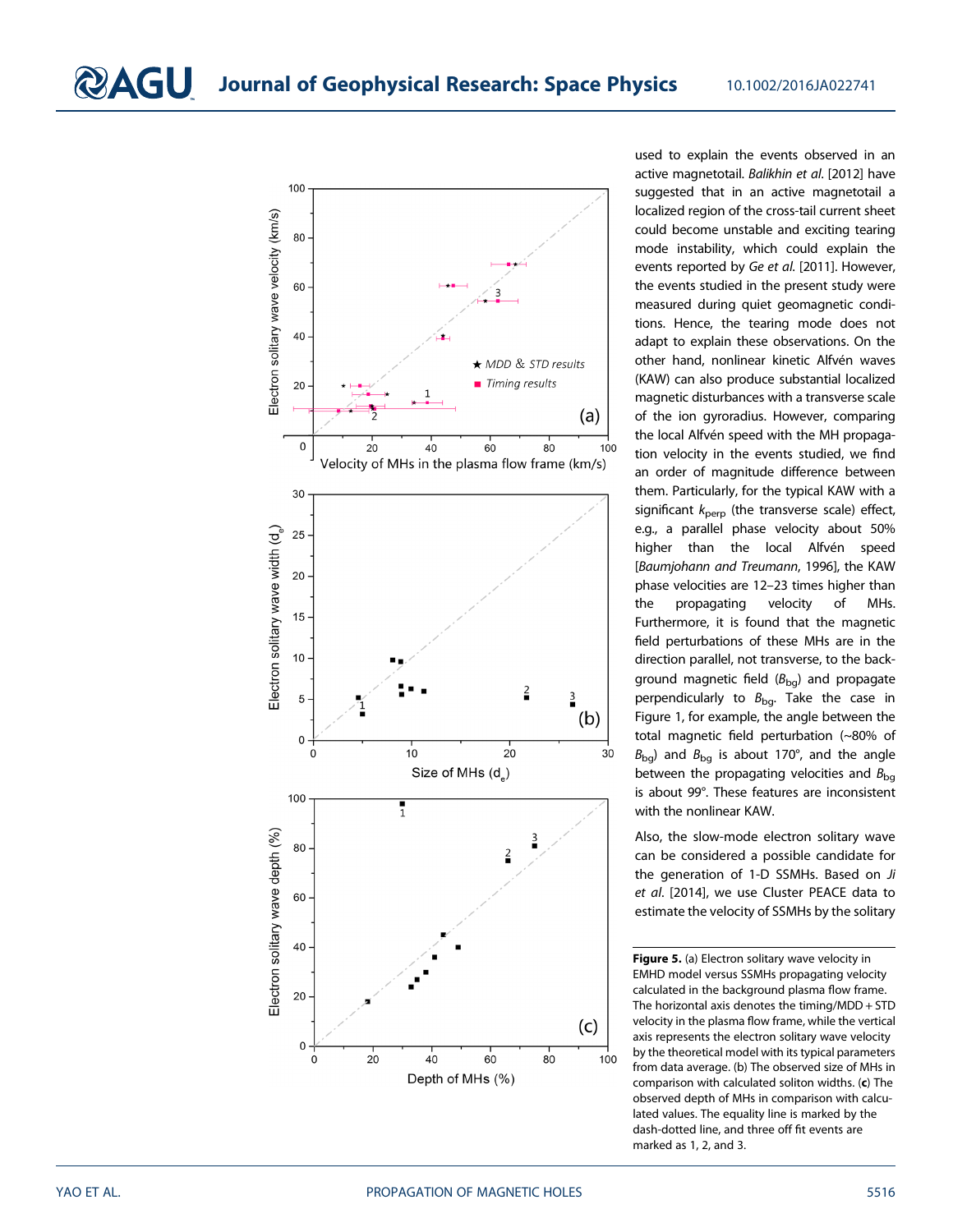wave velocity of  $d_eV_{Ae}K_N$ , where  $d_e$  is the electron skin depth,  $V_{Ae}$  is the electron Alfvén velocity, and  $K_N$  is the typical variation length of the electron density [*Ji et al.*, 2014]. The calculation process is as follows for an example event detected by Cluster in the period of 14:30:50 UT to 14:31:10 UT in July 2003, with  $d_{\rm e}$ =64.31 km,  $V_{\rm Ae}$ =342 km/s, and  $\rm\,K_N$ =(-9.26, -9.25, -12.2) 10<sup>-4</sup> km<sup>-1</sup>. Applying the typical parameters of  $n_e$  = 0.27 cm<sup>-3</sup> and Bt = 8.1 nT, the background electron number density and magnetic field magnitude averaged over C1–C4 data over 1 min, we can obtain  $d_e$  and  $V_{Ae}$ . We also use  $G_{ne} = (-2.5, -2.4, -3.3)$ 10<sup>-4</sup> cm<sup>3</sup>/km to obtain  $K_N$ , where  $G_{ne}$  is the 1 min average electron density gradient calculated by the position and electron number density differences between C1 and C4. Then the electron solitary wave velocity is calculated 39.0 km/s for this event. We compare this result with the timing and MDD and STD analysis of 44.1 km/s and 46.2 km/s, respectively, and find that they are in a good agreement.

Figure 5a shows a comparison between the theoretical estimate of the electron solitary wave velocity and the observed velocity (from the timing, MDD, and STD methods) of SSMHs in the background plasma flow for all 10 events we selected. If the error bar for an event goes through or approaches to the vertical axis, we consider that this event may be frozen in the plasma flow. Thus, in this figure we can see eight events are propagating in the plasma flow frame and two events may be frozen in it. There is only a single event, however, with a large error, possibly due to the fact that this event is observed within a high speed plasma flow (300–350 km/s).

As we know, mirror modes are nonpropagating structures in the space plasma environment [e.g., *Hasegawa*, 1969; Southwood and Kivelson, 1993]. Therefore, these propagating events in this paper are clearly different from the mirror modes. From Figure 5a we find a good agreement between the electron solitary wave velocity and the SSMHs propagation in the background plasma flow obtained with the timing, MDD, and STD methods. Also, the velocity of the soliton is related with its amplitude and size. Ji et al. [2014] and Li et al. [2016] have calculated the depth and width from the propagating velocity by EMHD solitary wave model and found the results are in agreements with the observations. Here we again analyze the event in the period of 14:30:50 UT to 14:31:10 UT in July 2003 to show the relation between the observed magnetic holes and the electron solitary waves. In the event, the depth of the MH is D ≈ 49%, and the MH scale is  $L = 600$  km  $\approx$  9  $d_e$ . By using the soliton solution in Ji et al. [2014], equation (15), or Li et al. [2016], equation (5), we obtain the soliton

width  $L=2d_e\sqrt{\frac{\widetilde{V}}{V_{\alpha-1}\widetilde{V}}}$  and depth  $D=3(V_0-\widetilde{V}$  ), where  $V_0$  and  $\widetilde{V}$  are the observed propagating velocity and  $V_0 - V$ 

slow-mode velocity normalized by  $d_{\rm e}V_{\rm Ae}$ K<sub>N</sub>, respectively. Then we get the theoretical soliton depth  $D \approx 40\%$  and  $L \approx 5.6\,d_{\rm e}$  with  $V_0$  = 1.13 and V = 1. This indicates the theoretical depth and width of a soliton are on the same order with the observed magnetic hole. In Figures 5b and 5c, the observed width and depth of the 10 discussed MHs are compared with the calculated results by substituting the observed parameters,

 $d_{\rm e}$ ,  $V_0$ , and  $\widetilde{V}$  into the EMHD soliton width  $L=2d_{\rm e}\sqrt{\frac{\widetilde{V}}{V-V_{\rm e}}}\widetilde{V}$  $V_0 - V$  $\sqrt{\frac{\widetilde{V}}{V_1 - V}}$  and depth  $D = 3(V_0 - \widetilde{V})$ . It is found that there are

seven events in which the results match each other well. They are clearly EMHD solitons. The other three events with an off fit are marked as 1, 2, and 3, due to a fast MH velocity (almost twice the theoretical prediction as shown in Figure 5a) for Event 1 and bigger observed MH widths in Events 2 and 3. Even for the off cases, the width is fitted well for Event 1 while the depth is fitted well for Events 2 and 3. Therefore, the EMHD soliton wave is very likely a possible candidate for the formation of these propagating MHs. Thus, we suggest that the electron solitary wave is a possible mechanism for generating these propagating events. Still, more work should be done to study it furthermore.

#### 5. Summary

We have calculated the velocity of SSMHs detected by Cluster (C1–C4) in the plasma sheet from July 2003 to October 2003. The timing, MDD, and STD methods are used to determine the normal direction and velocity of the structures in the satellite frame. Based on the results, the velocity of the SSMHs in the background plasma flow frame has been obtained. Also, several measures have been done to ensure the results as shown in section 2 and 3. It is found that 8 of the 10 events are clearly propagating SSMHs in the plasma flow. By the model of Ji et al. [2014], we calculate the solitary wave velocity, width, and depth from Cluster data; 7 of the 10 events are in a good agreement with the observations of SSMHs. Therefore, we suggest that the electron solitary wave should be a possible mechanism for SSMHs.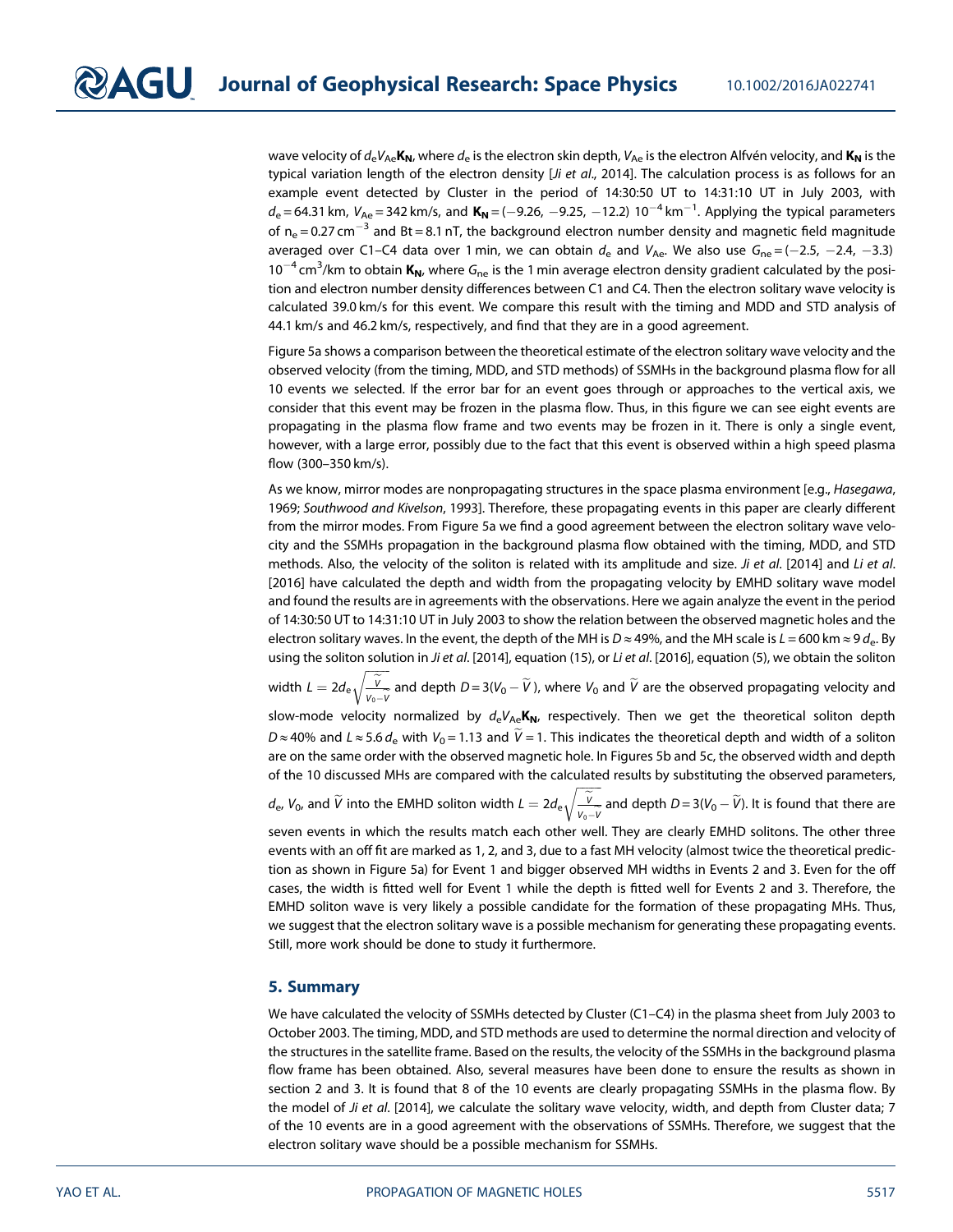#### Acknowledgments

We are very grateful to the instrumental teams of Cluster FGM (PI: Elisabeth Lucek), CIS (PI: Iannis Dandouras), and PEACE (PI: Andrew Fazakerley) for providing magnetic field and plasma data. All Cluster data can be obtained from the Cluster Science Archive (http:// www.cosmos.esa.int/web/csa/). This work was supported by the National Natural Science Foundation of China (grants 41322031 and 41574157), and the SNSB grant 77/14.

#### References

- Balikhin, M. A., D. G. Sibeck, A. Runov, and S. N. Walker (2012), Magnetic holes in the vicinity of dipolarization fronts: Mirror or tearing structures, J. Geophys. Res., 117, A08229, doi:10.1029/2012JA017552.
- Balogh, A., et al. (2001), The Cluster magnetic field investigation: Overview of in-flight performance and initial results, Ann. Geophys., 19, 1207–1217, doi:10.5194/angeo-19-1207-2001.

Basu, B., and B. Coppi (1982), Field-swelling instability in anisotropic plasmas, Phys. Rev. Lett., 48, 799, doi:10.1103/PhysRevLett.48.799. Baumgärtel, K. (1999), Soliton approach to magnetic holes, J. Geophys. Res., 104, 28,295–28,308, doi:10.1029/1999JA900393.

Baumjohann, W., and R. A. Treumann (1996), Basic Space Plasma Physics, pp. 247–283, Imperial Coll. Press, London.

Biermann, L. (1950), Über den Ursprung der Magnetfelder auf Sternen und im interstellaren Raum, Z. Naturforsch., A: Phys. Sci., 5, 65–71.

Burlaga, L. F., and J. F. Lemaire (1978), Interplanetary magnetic holes: Theory, J. Geophys. Res., 83, 5157–5160, doi:10.1029/JA083iA11p05157. Chisham, G., S. J. Schwartz, M. A. Balikhin, and M. W. Dunlop (1999), AMPTE observations of mirror mode waves in the magnetosheath: Wavevector determination, J. Geophys. Res., 104, 437–447, doi:10.1029/1998JA900044.

Denton, R. E., B. U. Ö. Sonnerup, J. Birn, W.-. L. Teh, J. F. Drake, M. Swisdak, M. Hesse, and W. Baumjohann (2010), Test of methods to infer the magnetic reconnection geometry from spacecraft data, J. Geophys. Res., 115, A10242, doi:10.1029/2010JA015420.

Denton, R. E., B. U. Ö. Sonnerup, M. Swisdak, J. Birn, J. F. Drake, and M. Hesse (2012), Test of Shi et al. method to infer the magnetic reconnection geometry from spacecraft data: MHD simulation with guide field and antiparallel kinetic simulation, J. Geophys. Res., 117, A09201, doi:10.1029/2012JA017877.

Fazakerley, A. N., and D. J. Southwood (1994), Theory and observation of magnetosheath waves, in Solar Wind Sources of Magnetosheath Ultra- Low-Frequency Waves, Geophys. Monogr. Ser., vol. 81, edited by M. Engebretson, K. Takahashi, and M. Scholer, pp. 147–158, AGU, Washington, D. C.

Gary, S. P., and H. Karimabadi (2006), Linear theory of electron temperature anisotropy instabilities: Whistler, mirror, and Weibel, J. Geophys. Res., 111, A11224, doi:10.1029/2006JA011764.

Ge, Y. S., J. P. McFadden, J. Raeder, V. Angelopoulos, D. Larson, and O. D. Constantinescu (2011), Case studies of mirror-mode structures observed by THEMIS in the near-Earth tail during substorms, J. Geophys. Res., 116, A01209, doi:10.1029/2010JA015546. Hasegawa, A. (1969), Drift mirror instability in the magnetosphere, Phys. Fluids, 12, 2642–2650, doi:10.1063/1.1692407.

Haynes, C. T., D. Burgess, E. Camporeale, and T. Sundberg (2015), Electron vortex magnetic holes: A nonlinear coherent plasma structure, Phys. Plasmas, 22 012309, doi:10.1063/1.4906356.

Horbury, T. S., E. A. Lucek, A. Balogh, I. Dandouras, and H. Rème (2004), Motion and orientation of magnetic field dips and peaks in the terrestrial magnetosheath, J. Geophys. Res., 109, A09209, doi:10.1029/2003JA010237.

Ji, X.-F. (2015), Magnetohydrodynamics solitons on multiple scales as possible mechanisms for observed magnetic holes PhD thesis, Peking Univ., China.

Ji, X.-F., X.-G. Wang, W.-J. Sun, C.-J. Xiao, Q.-Q. Shi, J. Liu, and Z.-Y. Pu (2014), EMHD theory and observations of electron solitary waves in magnetotail plasmas, J. Geophys. Res. Space Physics, 119, 4281–4289, doi:10.1002/2014JA019924.

Johnstone, A. D., et al. (1997), PEACE: A Plasma Electron And Current Experiment, Space Sci. Rev., 79, 351–398, doi:10.1023/A:1004938001388. Joy, S. P., M. G. Kivelson, R. J. Walker, K. K. Khurana, C. T. Russell, and W. R. Paterson (2006), Mirror-mode structures in the Jovian magnetosheath, J. Geophys. Res., 111, A12212, doi:10.1029/2006JA011985.

Kaufmann, R. L., J.-T. Horng, and A. Wolfe (1970), Large-amplitude hydromagnetic waves in the inner magnetosheath, J. Geophys. Res., 75(25), 4666–4676, doi:10.1029/JA075i025p04666.

Knetter, T. (2005), A new perspective of the solar wind micro-structure due to multi-point observations of discontinuities PhD thesis, Univ. zu Köln.

Knetter, T., F. M. Neubauer, T. Horbury, and A. Balogh (2004), Four-point discontinuity observations using Cluster magnetic field data: A statistical survey, J. Geophys. Res., 109, A06102, doi:10.1029/2003JA010099.

Li, Z.-Y., W.-J. Sun, X.-G. Wang, Q.-Q. Shi, C.-J. Xiao, Z.-Y. Pu, X.-F. Ji, S.-T. Yao, and S.-Y. Fu (2016), An EMHD soliton model for small-scale magnetic holes in magnetospheric plasmas, J. Geophys. Res. Space Physics, 121, doi:10.1002/2016JA022424.

Paschmann, G., A. N. Fazakerley, and S. J. Schwartz (1998), Moments of plasma velocity distributions, in Analysis Methods for Multi-Spacecraft Data, pp. 125–158, ISSI SA Publications Division, Noordwijk, Netherlands.

Pokhotelov, O. A., O. G. Onishchenko, and L. Stenflo (2013), Physical mechanisms for electron mirror and field swelling modes, Phys. Scr., 87(6065303), doi:10.1088/0031-8949/87/06/065303.

Rème, H., et al. (2001), First multispacecraft ion measurements in and near the Earth's magnetosphere with the identical Cluster ion spectrometry (CIS) experiment, Ann. Geophys., 19, 1303–1354, doi:10.5194/angeo-19-1303-2001.

Russell, C. T., M. M. Mellott, E. J. Smith, and J. H. King (1983), Multiple spacecraft observations of interplanetary shocks: Four spacecraft determination of shock normals, J. Geophys. Res., 88(A6), 4739–4748, doi:10.1029/JA088iA06p04739.

Schwartz, S. J. (1998), Shock and discontinuity normals, Mach numbers, and related parameters, in Analysis Methods for Multi-Spacecraft Data, Report, edited by G. Paschmann and P. W. Daly, pp. 249–270, International Space Science Institute ISSI, Bern, Switz.

Shi, Q. Q., C. Shen, Z. Y. Pu, M. W. Dunlop, Q.-G. Zong, H. Zhang, C. J. Xiao, Z. X. Liu, and A. Balogh (2005), Dimensional analysis of observed structures using multipoint magnetic field measurements: Application to Cluster, Geophys. Res. Lett., 32, L12105, doi:10.1029/ 2005GL022454.

Shi, Q. Q., C. Shen, M. W. Dunlop, Z. Y. Pu, Q.-G. Zong, Z. X. Liu, E. Lucek, and A. Balogh (2006), Motion of observed structures calculated from multi-point magnetic field measurements: Application to Cluster, Geophys. Res. Lett., 33, L08109, doi:10.1029/2005GL025073.

Shi, Q. Q., et al. (2009a), Spatial structures of magnetic depression in the Earth's high-altitude cusp: Cluster multipoint observations, J. Geophys. Res., 114, A10202, doi:10.1029/2009JA014283.

Shi, Q. Q., et al. (2009b), Cluster observations of the entry layer equatorward of the cusp under northward interplanetary magnetic field, J. Geophys. Res., 114, A12219, doi:10.1029/2009JA014475.

Shi, Q. Q., et al. (2013), Solar wind entry into the high-latitude terrestrial magnetosphere during geomagnetically quiet times, Nat. Commun., 4, 1466, doi:10.1038/ncomms2476.

Southwood, D. J., and M. G. Kivelson (1993), Mirror instability: 1. Physical mechanism of linear instability, J. Geophys. Res., 98(A6), 9181–9187, doi:10.1029/92JA02837.

Stasiewicz, K. (2004), Theory and observations of slow-mode solitons in space plasmas, Phys. Rev. Lett., 93 125004, doi:10.1103/ PhysRevLett.93.125004.

Stasiewicz, K., P. K. Shukla, G. Gustafsson, S. Buchert, B. Lavraud, B. Thidé, and Z. Klos (2003), Slow magnetosonic solitons detected by the Cluster spacecraft, Phys. Rev. Lett., 90 085002, doi:10.1103/PhysRevLett.90.085002.